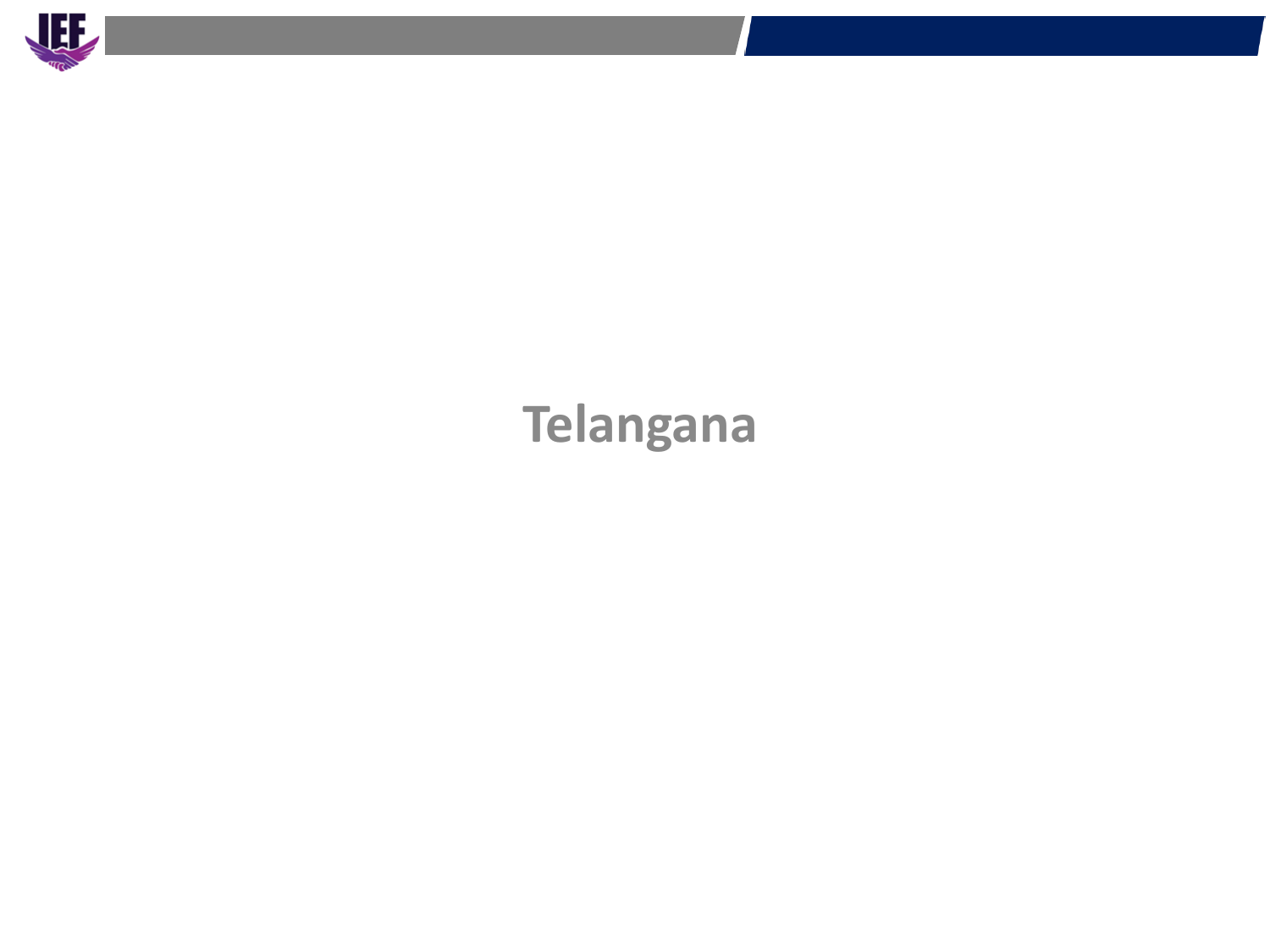

# **Telangana 2 nd ICT Policy 2021**

The new policy sets its focus on digital empowerment of citizens, innovation and entrepreneurship, and taking innovation ecosystem to global levels.



#### **INCENTIVES TO IT/ITES Companies**

<https://it.telangana.gov.in/wp-content/uploads/2021/09/Telanganas-2nd-ICT-Policy-2021.pdf>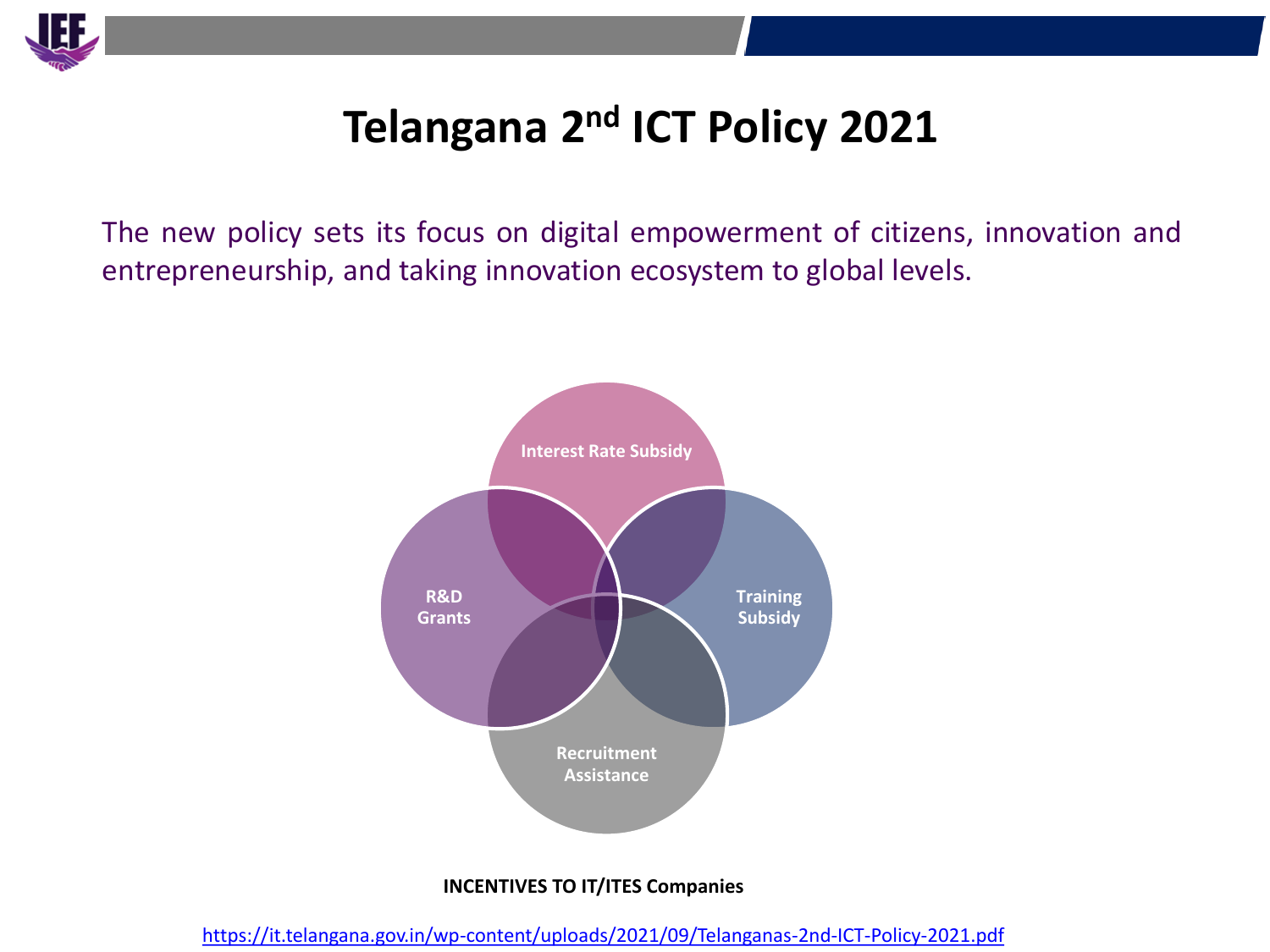

# **Telangana Innovation Policy 2016**

The approach of the policy shall be focused around a few key sectors/themes. Key focus areas shall include up and coming fields such as IoT, Health Tech, Sustainability, FinTech, etc.



[https://www.telangana.gov.in/PDFDocuments/Telangana\\_Innovation\\_Policy\\_2016.pdf](https://www.telangana.gov.in/PDFDocuments/Telangana_Innovation_Policy_2016.pdf)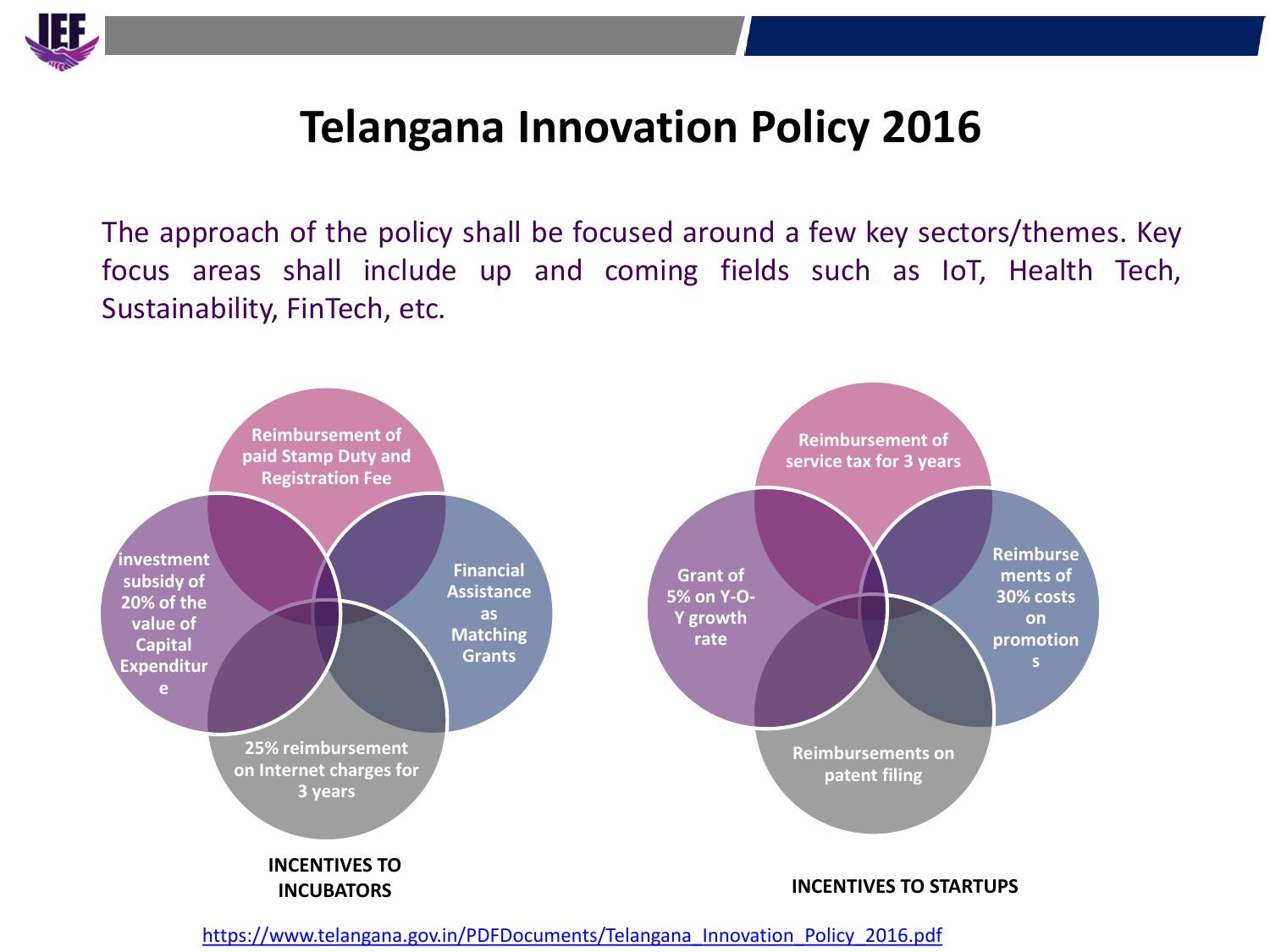

## **T-IDEA (Telangana State Industrial Development and Entrepreneur Advancement) Incentive Scheme**

The Telangana State Government has considered providing incentives to the entrepreneurs in the following areas under its T-IDEA scheme:

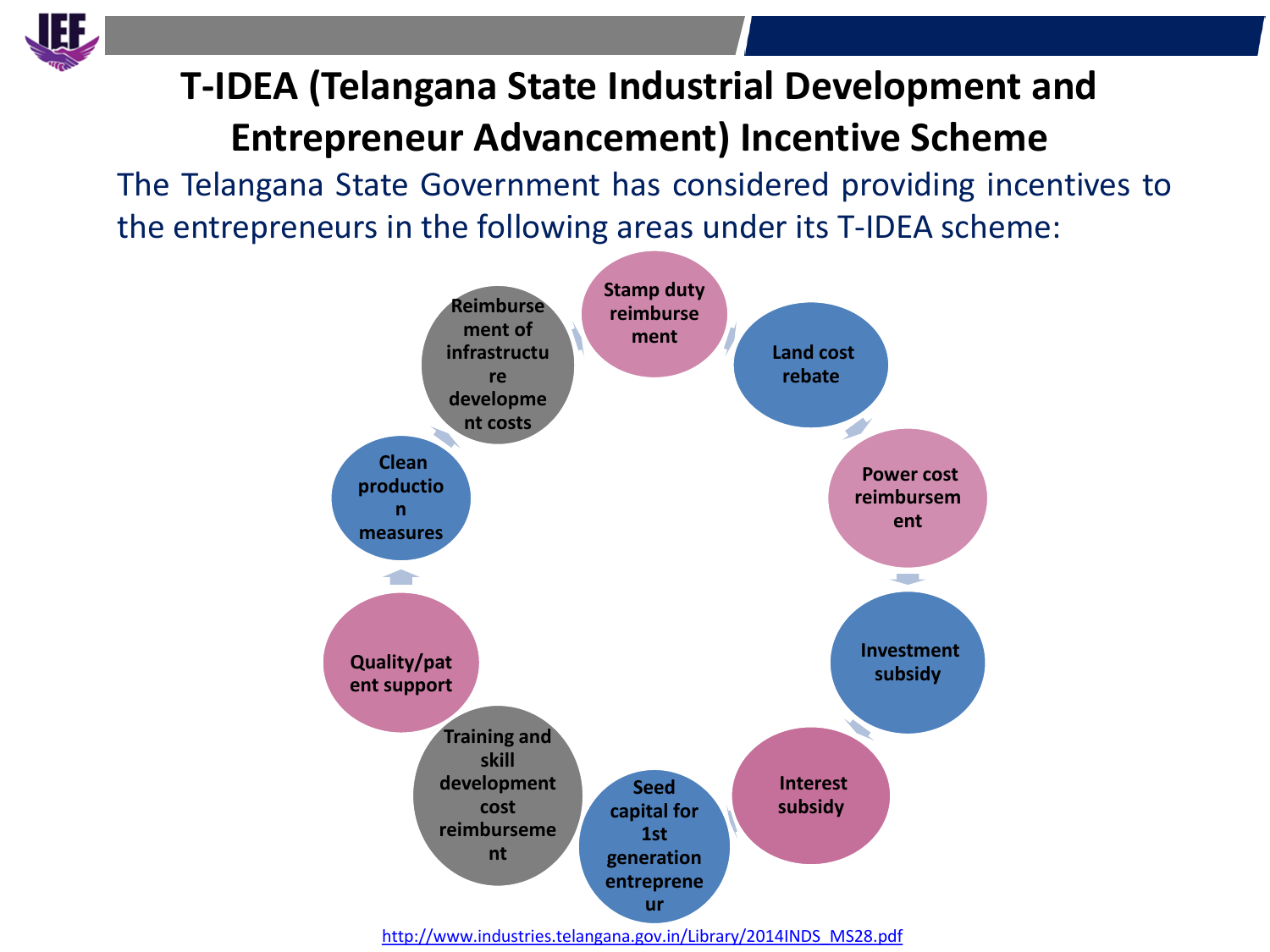

### **Telangana Industrial Policy**

The new Telangana State Industrial Policy has made special provisions for the SME and Micro sectors. There will be special assistance to SC/ST, women entrepreneurs under the policy.



Timely Clearances and the contract of the Clear of the Clear of the Clear of the Development



Infrastructure Development



Industrial Park



Skill Development and the state of the state of the state of the state of the state of the state of the state of the state of the state of the state of the state of the state of the state of the state of the state of the s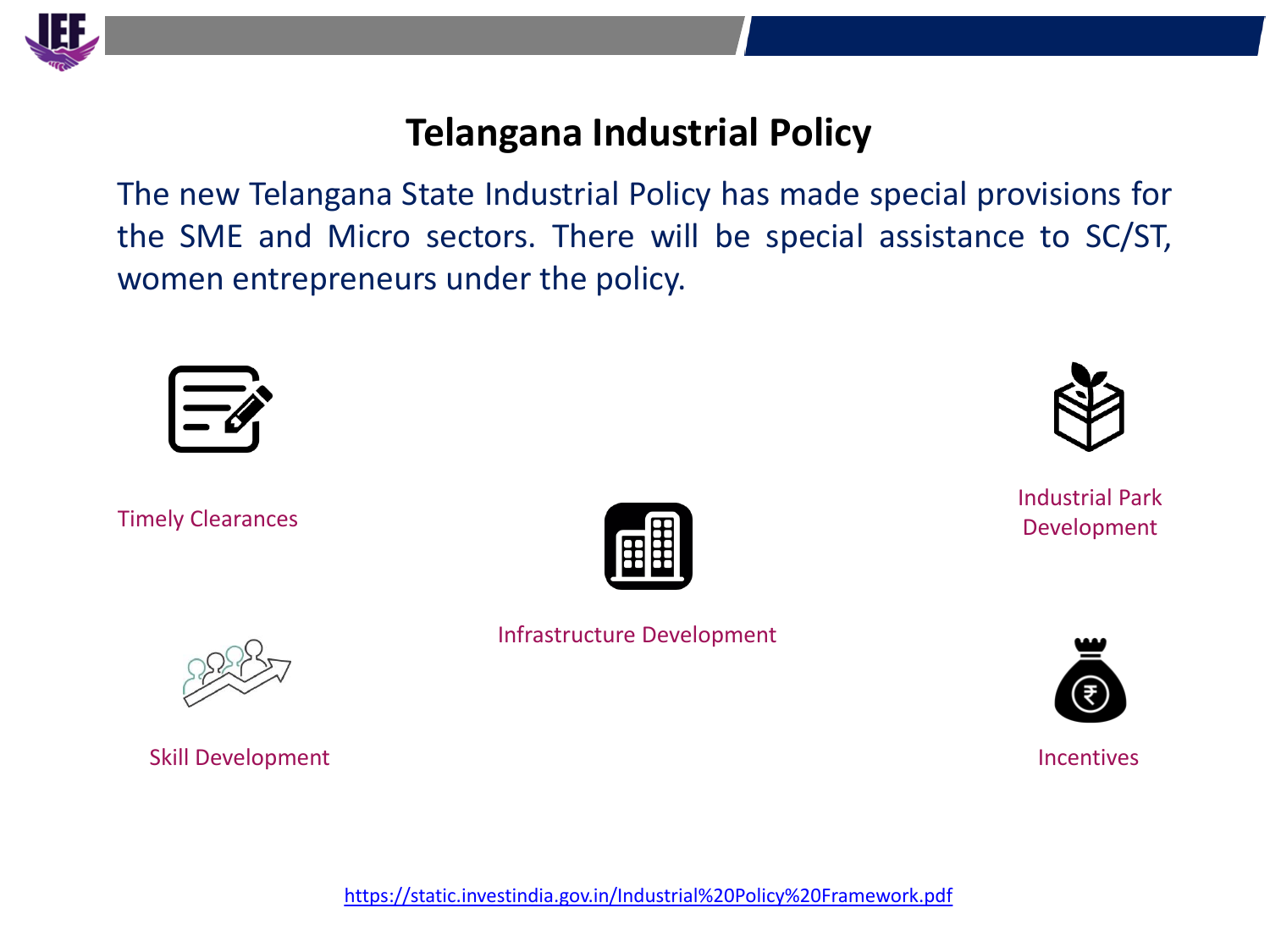

## **TS – iPASS**

The TS-iPASS envisages providing complete clearance to set up industries within 15 days from the date of application.

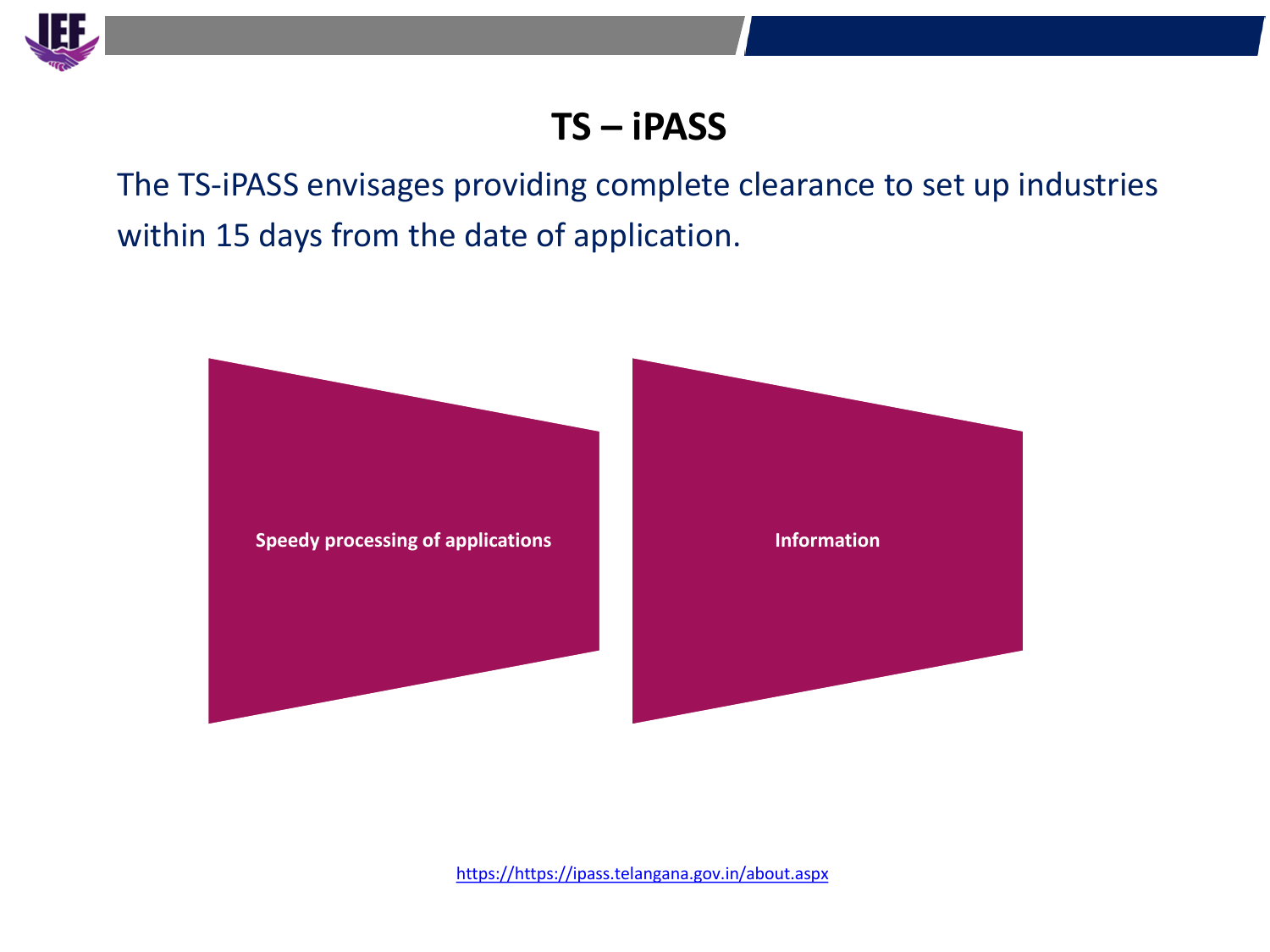

## **Enabler Community**

Incubators, accelerators, co-working places and Investors are the part of an enabling community aside from the government, to build the startup ecosystem.



#### **INCUBATORS**

Some of the incubators in Telangana are listed on this website: <https://bit.ly/38xIdZW>

**Utility**  [content/uploads/2019/02/List-of-Incubators-in-Telangana-.pdf](https://www.teamtsic.org/wp-content/uploads/2019/02/List-of-Incubators-in-Telangana-.pdf)**Support** Another list by a website divided by focus area: [https://www.teamtsic.org/wp-](https://www.teamtsic.org/wp-content/uploads/2019/02/List-of-Incubators-in-Telangana-.pdf)